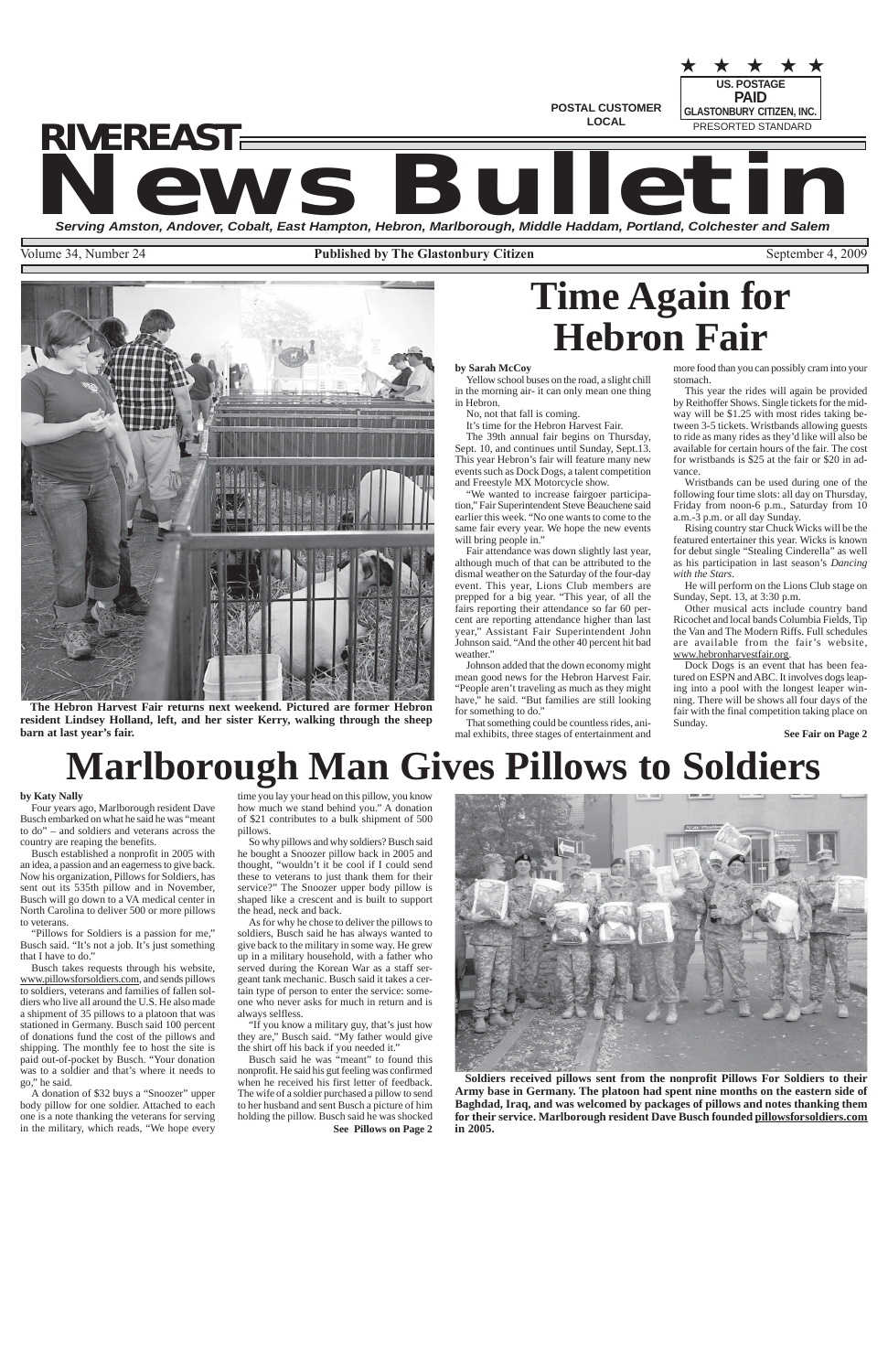#### **Fair cont. from Front Page**

#### **Pillows cont. from Front Page**

Beauchene said that families are welcome to bring their dog to try out the event, the competition is reserved for pre-registered dogs. The Harvest Fair is one of the last opportunities for dogs to qualify for the National Championships so Lion's Club members expect a strong turnout from dogs and owners across the country.

There will be other new competitions at the fair including "Hebron's Rising Star," where participants from ages 4-21 can compete in categories for vocal performance, dance, instrumental, comedy, magic and band. The first round of this competition will be Saturday, at 3 p.m. Finals will be held at 5 p.m. on Sunday.

A maximum of 32 competitors can take part in the first Hebron Harvest Fair Guitar Hero Tournament. The winner of this event will receive a \$100 gift card.

The popular demolition derbies will be back at the fair this year. The traditional demolition derby will be held on Thursday at 7:30 p.m., while on Friday, at 7:30 p.m. the fair will play host to the Double Figure 8 Demolition Derby. Both events will take place in the Mechanical Pull Ring.

In addition the fair acts as a fundraiser for many groups who operate booths during the fair. It is because of this that many of the Lion's Club members feel a little additional pressure. "So many groups rely on the fair to raise money for their good works," Harvest Fair Senior Advisor Robert Lee said. "That makes us want to put on a good show and encourage people to come.'

On Sunday, that same location will feature the new Freestyle MX motorcycle show where riders will take to the sky to complete jumps and stunts. This is the first year for this event, which will take place at noon, 2:30 and 5 p.m.

This year's fair is dedicated to Charlie Barrasso who served with the Lion's Club for over 35 years. A past president of the club and former fair superintendent, Barrasso passed away earlier this summer.

He was described someone always willing

to pitch in by his fellow Lion Club members. "You could always find him on the fairgrounds with a utility belt on going from point to point fixing things," club member John Soderberg said.

Busch said sometimes soldiers don't even have, "quite literally, a pillow to rest their head on.'

The Hebron Harvest Fair is the largest fundraiser for the Hebron Lions Club. To date the club has given away nearly \$2 million to international and local charities. Each spring the Lion's hold their annual Night of Giving to disperse checks to various groups and organizations.

"We're just tickled to be the pilot program for this." Perry-Brown said she was also impressed with Busch's sense of charity. "I think he's fantastic," she said. "And to use his own personal finances to do this says a lot about him."

The Hebron Harvest Fair will go from 4-10 p.m. on Thursday, noon-11 p.m. on Friday, 9 a.m.-11 p.m. on Saturday and 9 a.m.-8 p.m. on Sunday.

Tickets to the Hebron Harvest Fair will be \$10 for adults and children are free when accompanied by an adult. Senior citizens are admitted at no charge on Friday before 4 p.m. Parking is \$5 per car.

Admission tickets as well as ride tickets are available for purchase from the fair's website. The schedule of events and more information about the vendors can also be found at www.hebronharvestfair.org.

For more information www.pillowsforsoldiers.com or call 295-8144. For information about the Snoozer pillow, visit www.snoozer.com.

to see the man in the photo was "a spitting image" of his father as a young man.

Busch said the feedback he receives from solders and vets always conveys gratitude. The sergeant of the platoon in Germany wrote Busch a 'thank you' note, saying, "Your wonderful gifts have helped all of us to feel secure, and to finally be able to relax. We are home, finally, and I thought you would like to know the wonderful part you played in welcoming us home, in a very real and caring way."

Busch began the nonprofit by asking people if they knew any veterans who would want a pillow. From there, people submitted names through the site. Busch said he has built credibility through his single shipments, but is now looking to give pillows to veterans at VA centers across the country.

He is starting with the W.G. (Bill) Hefner VA Medical Center in Salisbury, NC, because it is close to where his webmaster, David Warner lives. When he first began Pillows For Soldiers, Busch said he was looking for a veteran to create his website when he found Warner, a Navy veteran who fought in Vietnam and is the owner of the web hosting site ewshost.com.

Nancy Perry-Brown, chief of voluntary and community resources at the VA center in North Carolina, said one veteran who has already received a pillow was "astonished and shocked" when he opened the package. "Once they've read the note it brings them to tears," she said.

Busch said after donating to several VA centers in North Carolina it's on to Georgia because that's where the owner of his pillow manufacturer, Todd Schaffner, lives. Then, it's on to Connecticut, he promised. The three men involved with Pillows For Soldiers have never met, Busch said, but will all be present in North Carolina to give pillows to veterans, many of whom served in WWII. Busch said he hopes the donation at Hefner center will "make a splash," so that more people will help with his cause.

But this is only the beginning for Busch. He has a book in the works called *How Good Can You Feel*, co-authored by Brittany Behrmann. The book is about how diet can change the way people feel. Busch said eventually the book might be sent with the pillow to soldiers. "It's a chance to offer them some healing," he said.

He said he also plans to place a pillow at the Tomb of the Unknown Soldier. "It's never going to end until we have one pillow for every soldier," he said. "We want to go to every VA hospital in the country – that's a huge endeavor. We want to leave a legacy of supporting our soldiers who defend and protect our liberty."

## *From the Editor's Desk* **Observations & Ruminations**

#### **by Mike Thompson**

A couple of weeks ago, I logged onto Courant.com one afternoon just to see what was news. A headline from Manchester caught my eye, so I clicked on it. The story was there, but the Courant attributed it to the *Journal Inquirer,* and even had a link to the story on the JI's website.

My immediate reaction? "Geez, that's sad," I thought to myself. "Not only is the *Courant* not even bothering to cover Manchester anymore, they're openly telling you to go to the competition to find the story." I took it as yet another sign of just how far the mighty *Hartford Courant* had fallen.

However, the JI's reaction was a little different. They were mad, and a lengthy frontpage story that appeared on the cover of last Saturday's JI showed just how mad they were. Turns out that story I'd seen on the *Courant*'s website that featured the words "the Journal Inquirer reported" wasn't exactly a one-time thing. According to the JI, over the past several weeks the *Courant* has lifted stories from newspapers across the state, including the JI, *Bristol Press*, *New Britain Herald*, *Torrington Register-Citizen* and *Waterbury Republican-American*.

And it's been happening an awful lot.

By doing a search on the *Courant*'s website, the JI found that the words "*Journal Inquirer* reported" had appeared 44 times since July 27. Also since late July, the words "*New Haven Register* reported" had appeared 26 times; "*New Britain Herald* reported," 21 times; "*Bristol Press* reported," 11 times; and "*Register-Citizen* reported," nine times.

Seems there are a lot of towns in the state the *Courant* is openly relying on other papers to cover.

But the JI story revealed two key pieces of information that pushed this whole mess from being sad to being something really, really bad. First of all, these "the *Journal Inquirer* reported" or "the *New Britain Herald* reported" stories aren't limited to the website; they sometimes make the print edition too. At least when the story is on *Courant.com*, people at least have the option of clicking on a link to the original, often longer (as what the *Courant* runs is typically a condensed version of the story), article, as it appears on, say, the JI's website. It's almost like the *Courant* is saying "Here's a summary of what happened, and if you want to read more about it, go here." But if the story's in the print edition, obviously, you can't include a link to anything. Instead, the *Courant* is simply filling their news pages with news they didn't write.

Also, according to the JI, there have been

instances where stories have been published in the *Courant* without any attribution to the original newspaper. The JI quoted the publisher of the *Bristol Press* and the *New Britain Herald* as saying reporting from his papers has been lifted with "minimal or no attribution" by the *Courant*. The story also makes reference to a letter JI managing editor Chris Powell wrote to *Courant* publisher Richard Graziano, in which Powell also says there have been some cases where the JI had not been attributed by the *Courant*, and therefore amounts to plagiarism.

Filling its pages with stories from other papers? Accusations of plagiarism? This isn't the *Hartford Courant* I grew up with.

Then again, the *Hartford Courant* I grew up with didn't have an "aggregation editor." A what?

According to a memo posted on the website www.courantalumni.org (a site operated by former *Courant* reporters), there is a position at the *Courant* called "aggregation editor," a person who "aggregates/collects/rewrites content from around the state, acting almost as an Associated Press bureau for the *Courant* to broaden the news we offer readers online and in print."

It seems to me the *Courant* decided it wanted to get back into the local news game, and this was the only way to do it without actually hiring reporters (which it likely would have had to have done, since the paper has slashed its news department staff by nearly half since just last year).

The day after the JI story appeared, the *Courant*'s director of content, Jeffrey Levine, issued an apology of sorts, saying it "inappropriately dropped the attribution or proper credit and in some cases credited ourselves with a byline to a *Courant* reporter." (In the unintentionally funniest part of Levine's statement, he revealed that day's paper contained a brief about the Hebron school superintendent without proper attribution. He said it was "placed into distribution" before the paper "became aware" of the lack of attribution. However, Levine still didn't actually say what paper wrote the Hebron story the *Courant* had swiped.)

Levine's statement, though, gave no indication the aggregation would stop. The *Courant* will just make sure it gives people credit when it's swiping their work.

Something tells me the *Journal Inquirer*, *New Britain Herald*, et al., were hoping for something a little bit more.

So was I. \* \* \*

See you next week.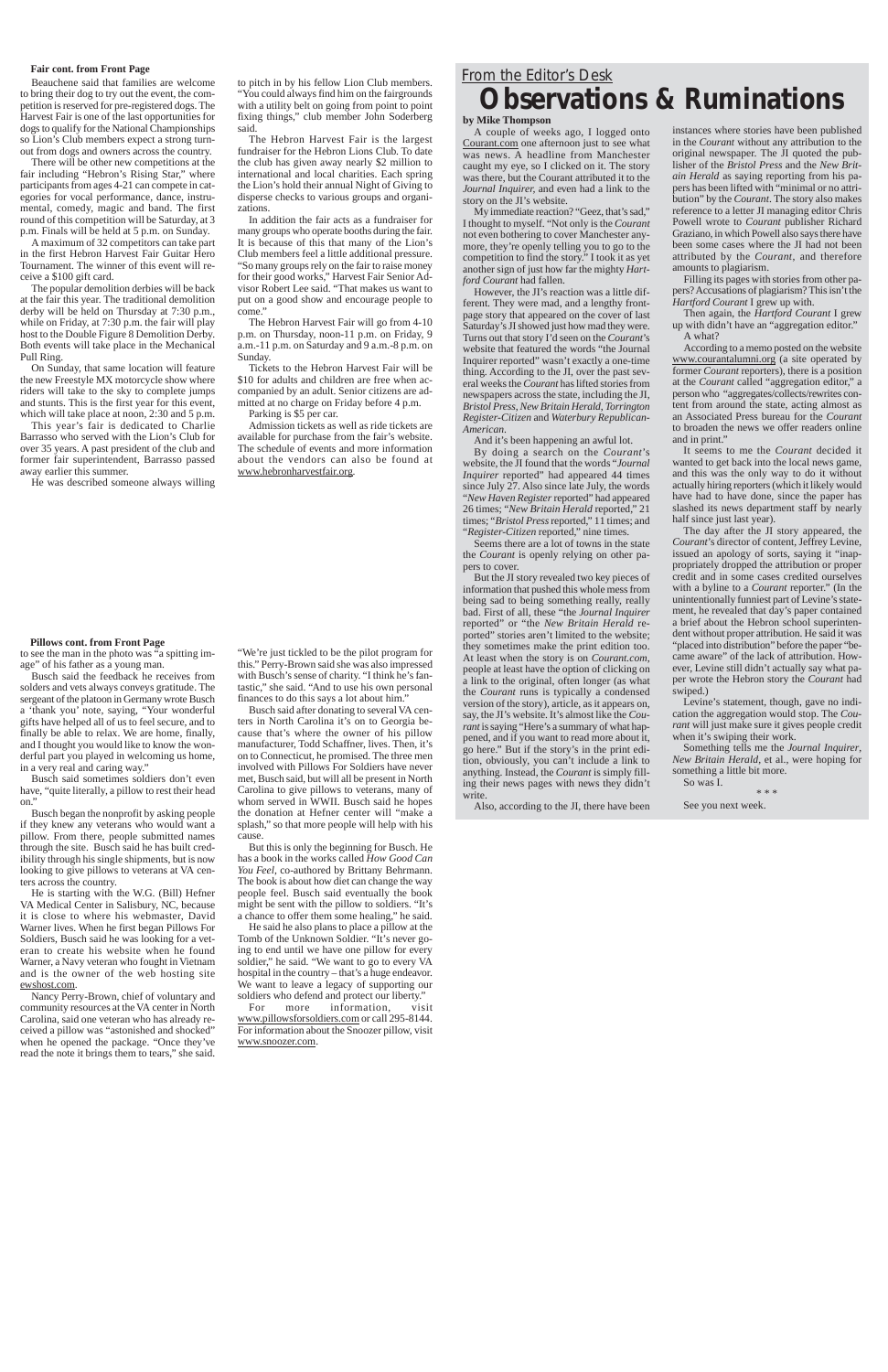# **Campagna Restaurant Opens Again in Portland**

## **Portland Accident Victim Recovering, Police Look to Arrest Driver**

#### **by Michael McCoy**

After a seven-year hiatus, Campagna Restaurant is back in Portland.

Campagna (which means "country house") bills itself as "a fine Italian restaurant and bar." It is located on Route 66, at 151 Marlborough Rd. The establishment was previously located at Quarry Ridge Golf Course, from 1996-2002.

Owner Eddie Cecunjanin, originally from Montenegro (a southeastern European country formerly part of Yugoslavia), moved to Manhattan in 1985. (Cecunjanin's area of Montenegro harbors a healthy Italian population, as Italy is located just across the Adriatic Sea. This explains the Italian influence in his cuisine.)

He immediately began working at restaurants. In 1989, he moved to Connecticut when Mario's Restaurant opened at Rolling Green Golf Course in Rocky Hill. Then, in 1996, soon after a change in ownership at Quarry Ridge, Cecunjanin was asked to to run the golf course's restaurant, based on Mario's reputation.

After the restaurant closed at Quarry Ridge, Cecunjanin ran Portofino's in Kensington. (He sold the restaurant in 2008, although it continues to operate.)

Despite Portofino's success, Cecunjanin was drawn back into Portland by their reputation. "We were told from so many people, 'Please come back; we like your food.'" So, as soon as he realized the "old brownstone" building on Route 66 was available last year, he jumped at the opportunity.

The restaurant opened in January, and Cecunjanin said all it took was installing the sign, for the old customers to turn up. Cecunjanin said this restaurant has the "same spirit" as the old Campagna.

Some of the lusted-after dishes include Chicken Campagna Ciappino, Veal L'Orange and Mediterranean Ciappino. In addition, Campagna serves daily specials like veal chops, rack of lamb, and swordfish.

Appetizers include spedini (which is fried mozzarella with garlic, capers, prosciutto and a burgundy wine sauce), as well as Zuppa D'Mussels. Cecunjanin made it clear this is no mere pizza joint.

The cuisine tends toward a variety of elegant Italian-American dishes, but the entire menu is fairly vast. This includes the restaurant's drink options. Campagna offers a considerable wine list and martini menu. However, the eatery is not exclusively high-brow. Campagna also features a lounge, which includes a full bar with no less than seven beers on tap, including Budweiser, Stella Artois and Guinness.

From Monday through Friday, Campagna runs a lengthy happy hour, from 2-6 p.m. During that time, all drafts are \$2, domestic bottles are \$3, and well drinks are \$4.50. In addition, selected appetizers run half-price. The lounge features a host of television sets, perfect for game night. Noting that the lounge sees heavier business when the Yankees and Red Sox face off, Cecunjanin chuckled, "That's why I'm rooting for both teams to go to the postseason."

As a chef, Cecunjanin spends most of his time behind the wheel in the kitchen. His nephew, Miki, is sort of the face of the restaurant, as he runs the front. Miki, who graduated from Central Connecticut State University in May, left Montenegro in 2001, and has worked for his uncle ever since.

Campagna, which employs around 15 people, also has a newly renovated banquet room, fit for showers, weddings, Christmas parties and functions of all kinds. The banquet room has its own bar and can accommodate up to 150 people. Cecunjanin recommends parties

#### **by Michael McCoy**

Over the next week, Portland Police said it seeks to arrest the driver who flipped her car two weeks ago, while the passenger will continue her recovery.

Around 11:50 p.m. on Aug. 9, Katherine O'Brien, 18, was driving west on Isinglass Hill Road when, police said, she veered onto the right shoulder, struck a guardrail and utility pole, and flipped the 2002 Ford Taurus onto its roof.

Though O'Brien reportedly came away with scrapes and "minor lacerations," the 16-yearold passenger (who has since turned 17) had to be extracted from the vehicle and was initially listed in critical condition, largely because of trauma to her head. Sergeant Jim Kelly said this was most likely the result of a 2x6 plank of wood that penetrated the windshield and struck the passenger in the head. (Police declined to name the passenger, due to her age.)

As of last Thursday, Kelly said the passenger was released from the hospital and given a "clean bill of health," the latter comment something the passenger's father, Frank Schroll, took issue with. "I don't know where they got that statement from," he said, figuring it doesn't make sense for someone to be on a ventilator and listed in critical condition one week and be as good as new the next. "She's got many doctor's appointments scheduled for now and

in the future," he said. Kelly said he received his updates from the passenger's mother and was under the impression the passenger would only require the "normal follow-up" as far as medical attention goes. Furthermore, he said the comment "clean bill of health" referred to her being out of the woods as far as the matter of life or death went. "She

# **Colchester DTC Explains First Selectman Situation**

#### **by Katy Nally**

There was a special question and answer section of Monday's Democratic Town Committee (DTC) meeting, so non-members could in-

quire about the surprise nominee for first selectman and the process by which Glenn Morron won the July caucus.

DTC Chair John Malsbenden began the meeting – the first since the July 28 caucus – by stating that he knew Morron was to be nominated the day before the caucus was held. However, as of 7:15 p.m. on July 28 there were no challengers for the position of first selectman, so the incumbent, Linda Hodge, was the DTC nominee heading into the caucus. Then Morron was nominated from the floor by Terrance Clark, a safety officer with Colchester-Hayward Volunteer Fire Department. Morron won the nomination through a secret ballot by a margin of four votes.

But Leslie Curtis, who is not a member of the DTC, wanted to know why Hodge was not informed that Morron intended on running. [Morron was not present at Monday's meeting; reached by phone Wednesday, he said his absence was due to a "prior engagement."]

"At the time, I was focused on the fairness" of the caucus, Malsbenden replied. "If I had to do it over again I would have called her. My focus to the committee was to be fair to everybody – not to give anyone prior knowledge. I've got to be exactly even-handed in how I run the committee."

But, Hodge said Tuesday, "Fairness would have been to tell their candidate; I was unanimously nominated by the DTC."

Some residents were not satisfied with the response by Malsbenden and the other DTC officers (which included Dorothy Mrowka and Rosemary Coyle; officer Nancy Bray was not present at the meeting). Jim Kelly, another nonmember, said "You're pretty good at playing spin doctor up there," referring to the three officers.

"You've made it pretty clear that you don't want Linda Hodge as the first selectman," Kelly continued. "It seems there's some forces on the outside doing whatever they can to get her out of office. You left her out to dry and I think it reflects badly on you guys."

Hodge agreed. She said Tuesday, "Jim Kelly was right when he said if it had been someone [the officers] liked, they would have warned them" about Morron's challenge for the nomination.

Bill Hettrick, also the chairman of the Board of Education, said at Monday's meeting he had warned Hodge one week before the caucus that she should ask her family and fellow

Democrats to come support her at the DTC meeting. He said he told her, "You gotta get people to the office; you never know what's

going to happen on the floor." But Hettrick said Hodge implied she "didn't want to fight them" – the "them" being the DTC's nominating committee.

Hodge left the committee meeting before Hettrick commented. She said Tuesday that the DTC didn't tell her she was its nominee until the afternoon before the caucus. Hodge said she had told Hettrick, "If I'm not the nominee, I'm not going to fight them." Hodge continued, "Then when I was nominated the afternoon before the caucus, and no one alerted me that there were any problems, [so] I just went ahead with the caucus."

When asked if he was surprised that Hodge seemingly threw in the towel, Hettrick said he was more surprised that Hodge wrote a letter to the editor in last week's *Rivereast* asking people to attend Monday's DTC meeting, instead of calling people to come to July's caucus in a show of support.

Morron said Wednesday that he called some of his friends and asked them to come down to the caucus to support him.

Malsbenden maintains that "there was no

conspiracy" to nominate Morron. He said Morron was never interviewed by the nomination committee. "If I had to pick a candidate I

never would have thought about Mr. Morron," he said. "I only met Mr. Morron about three times at [Board of] Selectmen meetings, period."

Other questions were raised about Hodge's vote of no confidence back in January. Malsbenden said he and Mrowka (the DTC vice chair) went to Hodge and told her that she would not have the support of the DTC and would not be nominated for reelection by the committee. "At that point in time we believed she did not have the support of the DTC," he said. Malsbenden added that this vote of no confidence was not shared with the other members of the committee.

Hodge verified this, saying that Malsbenden and Mrowka approached her and asked if she would consider pulling her name out of the running, then eventually asked her to resign. Malsbenden said, though, he asked if she would "consider" resigning. This was also not discussed with the rest of the DTC.

Election Day is Tuesday, Nov. 3. Morron will face Republican first selectman nominee Gregg Schuster.

was out [of the hospital] sooner than, I think, most people expected her to be," Kelly said. In any event, Kelly said, "It might have been

a misunderstanding between the mother and I." Schroll did not care to describe the proce-

dures his daughter has undertaken since the accident and will in the near future, but he admitted that her release last Thursday was a big leap forward, since her life was in question just a week prior. Schroll elaborated that during the first five days she was "under 24-hour care."

"It's been a tough couple of weeks for us," Schrol said, but, he marveled, "it's almost like she's not human the way she recovered like she did."

Schroll commended the emergency personnel involved, especially Hunter's Ambulance and the trauma unit at Hartford Hospital.

The investigation, led by Kelly and Officer

Dave Bond, is now drawing to a close, and Kelly said Wednesday he expected to apply for an arrest warrant against O'Brien in about a week. He would not elaborate on the charges. However, Kelly said last week he suspected alcohol and speeding contributed to the accident.

Kelly said last week he believed the girls were coming from a party at Isinglass Hill Road hosted by Angelo Lastrina, 18. That party was reportedly attended by about 10 individuals, all under 21, and Kelly said alcohol was consumed. Lastrina was charged with permitting minors to consume alcohol.

Schroll's daughter is a senior at Portland High School, which just resumed classes this week. As of Wednesday, she had not returned to school, but Schroll estimated she may begin attending for half-days within a week.

reserve the room well in advance. According to Miki, Campagna has already booked 20 functions for the next couple months.

On a related note, Campagana accepts reservations for their dining room as well, a courtesy fewer and fewer restaurants seem to extend now. Miki encouraged them and said that parties without them may expect to wait about 45 minutes for a table on the weekend.

Cecunjanin has a warm feeling for Portland, and seemed to take considerable pride in stressing, "We are back in town."

Campagna is open from 11 a.m.-10 p.m. seven days a week (with the lounge often open later). The restaurant can be reached at 398- 5411.



**Campagna Restaurant has opened again in Portland. Pictured is owner Eddie Campagna, left, and his nephew Miki, who is sort of the face of the business.**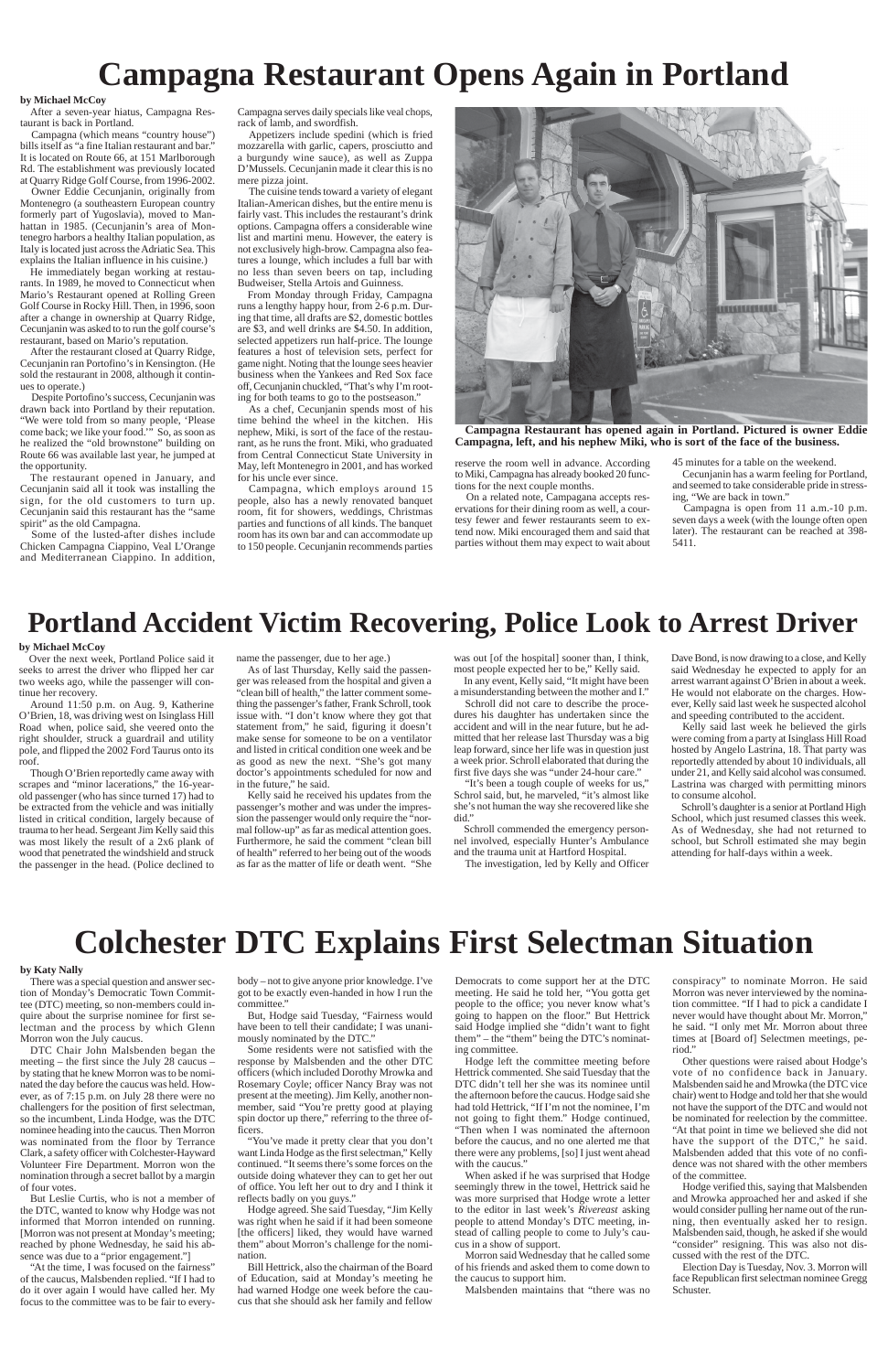# **East Hampton Officials Prepare Voters for Town Meeting**

#### **by Michael McCoy**

Town officials served as a panel Tuesday night, addressing concerns about a land purchase and easement.

But the word of the night was 'water.'

Town Council members Thom Cordeiro, Melissa Engel, Christopher Goff and John Tuttle, along with Town Manager Jeff O'Keefe fielded land acquisition questions during an informational meeting at Town Hall. The session, attended by 25 or 30 people, was the second of two offered, the first being last Satur-

day. The land discussed Tuesday is for the purpose of securing a water source, as well as a water treatment plant. The meeting was a prelude to a town meeting on the issue next week. That night residents (and qualifying property owners) will vote on a package that totals \$1.02 million.

Of that, \$790,500 will secure a permanent easement on 4.57 acres at 49 Oakum Dock Rd., owned by St. Clements Marina, LLC. In short, this is billed to be the long sought-after town water source, yielding the town 900,000 gallons a day.

Tuttle promised that the land acquisition would have "no tax impact," and asserted, "The money is there.

Another \$220,000 will purchase the 10.3 acre Greer property, located behind Cobalt Market. The intent is to turn about two acres of that site into a water treatment plant.

If approved, the town will fund \$555,775 of this through remaining State Tribal Assistance Grant (STAG) money, and the other \$454,725 will come from fund balance.

The final component involves \$9,225 to secure a drainage easement for Flanders Road improvements. This money is already earmarked, as has the funding for the improvements themselves. Still, the town must approve the easement since it involves real estate.

The Town Council approved the plan on Aug. 11, two weeks after the deal was ironed out with the respective landowners.

Tuttle led off Tuesday's meeting by explaining the funding, as well as the history of this project, which began in 1972 with the identification of Oakum Dock as a potential water source and climaxed with the failure of a water system at referendum two years ago. (On a side note, Engel also mentioned that voters also rejected a proposed water system in 1962.)

Tuttle also alluded to some of the issues Portland has had over the years with water. "If I lived in Portland, I'd be right on our doorstep" asking the town for water, he said. Later, speaking further on how coveted water is in the area, Tuttle said, "American Distilling has a control room that looks like ground control at Kennedy Space Center" devoted to treating the company's water.

Most of the evening's questions had more to do with a future water system than the land acquisition up for vote on Wednesday. People wanted to know how far a water system would

reach, how it would be funded and what the cost would be. The feeling of the panel seemed to be that, while a desired water system years down the road is no secret, it's not yet being planned, and none of the corresponding facts and figures are in place.

Speaking in no uncertain terms, Engel said, "There is no secret, nor should there be, that this is the precursor to a townwide water system." And, she later added, "the source is the backbone to the whole system."

Similarly, O'Keefe said of state legislators, "They weren't even going to entertain giving us grants [for a townwide water system] until they know we have the water source to do it."

Aside from O'Keefe, the panel was composed of two Democrats and two Republicans. Over the last month, the two Chatham Party council members have championed forming a master plan, including land acquisition and the system itself, before spending any more money. It seems to come down to two mutually exclusive philosophies, and both camps accuse the other of putting the cart before the horse.

Resident John Hines seemed to fall neatly into the Chatham Party camp. He came with a prepared list of questions about a future water system, dealing with things like total build-out cost user fees, tax increases, bonding and a timeline. When the panel explained that the system was far enough away that none of these concerns could be addressed, Hines responded,

"Nine questions presented, and no answers are available!"

But O'Keefe said when the town eventually explores a water system again, "You need to tell us. This is a public debate."

However, representatives from Whitehouse Motel and the Bethlehem Lutheran Church told sad stories, which would seem to welcome any steps to get better access to water. For instance, the latter was told their best bet was to hook up to Shaw's Supermarket for water…to the tune of \$70-75,000.

O'Keefe touted the value of the Oakum Dock easement in particular. "We have a valuable commodity," he said. In fact, he pontificated that even if the town never built a water system, "We sell [the water] to Portland for triple the price we paid for it." To the same effect, he said he was talking to someone the other day who said, "If the town doesn't buy it, I'm gonna buy it."

Engel said that if the town votes down the plan next Wednesday, "Portland will be calling Father Doherty [the founding trustee of St. Clements] on Thursday morning."

The town meeting is scheduled for Wednesday, Sept. 9, at 7 p.m., in the high school auditorium. Red McKinney will serve as the moderator. At the start of the meeting, it will be decided whether to cast secret ballots, use a show of hands, or have voters stand to one side of the room or another.

# **Marlborough Veterans Speak Out for Disabled Resident**

#### **by Katy Nally**

War veterans from East Hampton, Hebron and Marlborough came to Tuesday's Board of Selectmen (BOS) meeting in a show of support for their fellow vet, Wilfred Hodge.

The selectmen discussed Title 38, which exempts 100 percent disabled veterans like Hodge from property tax. Hodge is a Vietnam veteran who has been a longtime resident of Marlborough. A few months ago, the federal government awarded him a special adaptive housing grant to make his home handicap accessible, according to his wife, Robin Hodge.

Connecticut General Statutes Section 12-81 says veterans who have received this grant and are 100 percent disabled are eligible for Title 38. However, the decision to exempt him from property tax must come from the "legislative body" of the town, said Pasquale Amodeo, the Hodges' attorney. According to town charter, Amodeo said, this body is not the Board of Selectmen, but a town meeting, where residents could vote on Title 38.

"It's unfortunate our town leaders aren't listening," he said, adding that, depending on what the selectmen do, "I'm thinking about throwing this to the ACLU."

During the first half of the meeting, vets took turns telling Marlborough residents why they should support Title 38. Ron Winter of Hebron stressed what it's like to be 100 percent disabled. "He gave mind, body, soul and limb," he said. "He's asking for about the cost of four hot dog buns a year." Derek Backus of Marlborough said, "They protect our way of life. We should do what we can to protect their way of life."

Robin Hodge said her husband's leg was shattered after he was shot during the Vietnam War. He was "thrown in a body cast," so the leg did not heal properly. The leg that was shot actually grew 2.5 inches longer than his other leg, Robin Hodge said. Since then, he has had problems with his knees and back. "He's been in pain every day of his life since he was shot," she said.

"I'm not looking for sympathy," Robin Hodge added. "It's something he's entitled to – it's a state statute."

Robin Hodge said she and the selectmen have been discussing Title 38 since May. She

said when she first brought the matter before the board, First Selectmen Bill Black told her he "felt sorry for [her] husband, but it's not the town's responsibility to pay for him." Hodge said the selectmen have been slow to take up the issue, so she hired an attorney, hoping, she said, to get things moving. "And I don't have the extra money for an attorney, but that's how much this means to me," she said at the BOS meeting.

However, selectman Riva Clark disagreed, saying, "we haven't been stonewalling this issue," she said. "The process hasn't been slow in coming." Since May the selectmen have discussed Title 38 at the June 2 and June 16 meeting and according to Clark, they have talked with the town assessor to determine what it will cost each resident.

Hodge says it will cost less than 50 cents per resident. But Clark noted that Title 38 will fund the Hodges' property tax even after her husband dies. Clark said there needs to be definitive numbers before the board can make any decisions.

Black mentioned the "most telling way" to

see if people would support Title 38 would be a referendum on the November ballot.

However, Amodeo said Thursday, the town meeting, where residents would vote, can take place at any time throughout the year. In fact, he said, the earlier this happens, the better. Amodeo explained that if the property tax on the Hodges' home increases, the state, not the town, will pay the difference.

Some vets told the selectmen at Tuesday's meeting that since Title 38 worked in Hebron, it could pass in Marlborough too. Hodge said the town of Hebron approved Title 38 in 1999 when a town ordinance was passed. The City of Hartford passed similar legislation, approving property tax exemption for vets who meet the two criteria, on June 8.

Hodge said only 19 residents in Connecticut are tax exempt through Title 38.

Selectman Joseph La Bella questioned what property tax has to do with being a veteran. He noted that being tax exempt was a legitimate 'thank you' for serving in the military, but asked if there was another reason for the exemption. No one in the audience gave an answer.

# **Andover Finance Board OKs Payout to Wrap Up Lawsuit**

#### **by Sarah McCoy**

The Board of Finance (BOF) last week approved a payout of just under \$47,000 to close the books on a lawsuit stemming from a mismanagement of funds by the previous administration.

According to First Selectman Bob Burbank, Talbot Investments Inc. posted a bond for the construction of a new subdivision over five years ago. That bond, for \$34,232, was meant to ensure that the developer completed all work. Once the work was finished, the money was to be returned to Talbot.

Burbank reported to the Board of Finance that the bond was used by former First Selectman Charlene Barnett to pay bills when the town ran into financial troubles in 2005.

In fact, it was a news segment on Andover's financial woes that lead Roger Talbot, President of Talbot Investments Inc., to check to make sure his bond had been returned. Derek Oatis, attorney for the Talbot, said earlier this week that his client took legal action in 2006 after realizing the Town of Andover had not only kept the bond but used it for purposes other than what it was intended for.

That suit came to an end at the BOF meeting Wednesday, Aug. 26, when the finance board agreed to return Talbot's bond along with interest and a \$2,767 penalty, an agreement last month when the two sides were in court. Those three items totaled \$46,624.

"It would likely cost us more in legal fees alone if we continued this," Burbank said at the finance board meeting. "It's apparent to me that this is the wisest decision for the taxpayers of Andover."

Burbank also said the \$43,857 bond plus interest payment has already been set aside and the \$2,800 conversion penalty would come from the town's budget set aside for legal fees.

BOF member Dave Gostanian questioned whether or not the town could go after the person or persons responsible for the mismanagement in funds. Burbank responded that it would be difficult to do so as the town would have to prove there was a malicious intent in the actions that were taken.

With no other discussion, the BOF approved the payout unanimously.

"I think we should just cut our losses and move on," BOF Chair Cathy Desrosiers said last Wednesday. "We should probably consider ourselves lucky to have reached the agreement we have."

Burbank agreed with Desrosiers. He said that

Talbot's attorneys were initially looking for a 10 percent penalty for mishandling the bond. The judge reduced that to \$2,800 – a number both sides were okay with. "It's a reasonable solution for a problem that we're happy to have settled," Oatis said earlier this week.

Burbank, who has been in office since May 2006, said this is one of the final pieces of litigation remaining from Barnett's term.

The largest outstanding case is one that the town has brought against Echo Bridge Inc. for failure to deliver on a bridge to cross an old train abutment along the Hop River State Park. Burbank said there has been no movement on this case and doesn't expect the bridge to be built anytime soon.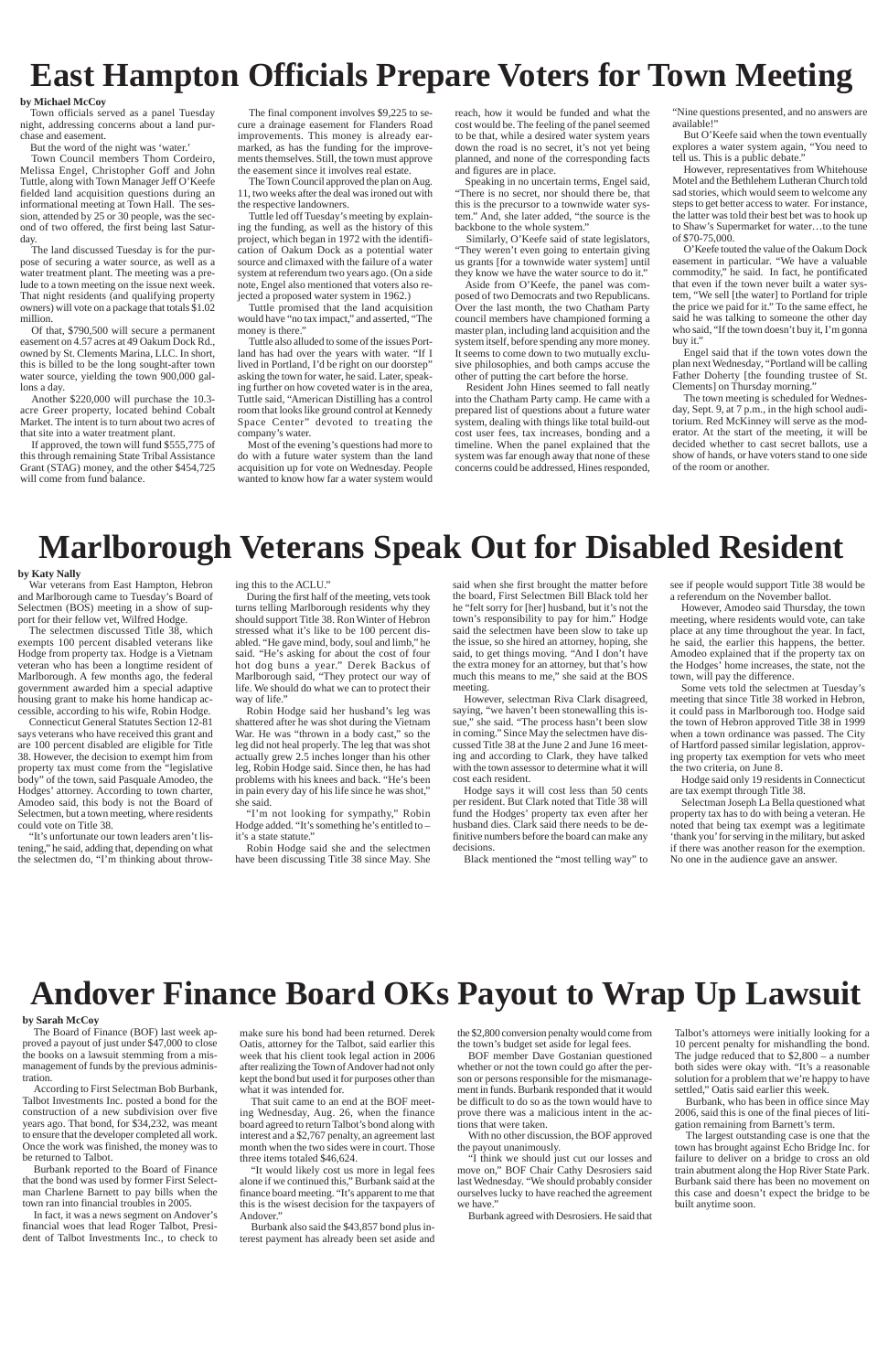# **Belltown Mother Pleads for Kitten's Return**

#### **by Michael McCoy**

Cheri Rivard-Lentz does not care about her jewelry and hasn't even let the fullness of the burglary sink in yet.

All she wants is her children's kitten.

Rivard-Lentz said her Hurd Park home was burglarized on the afternoon of Thursday, Aug. 27, and the trespassers took not only jewelry but the family's not-yet-12-week-old kitten, Socks.

Rivard-Lentz, her husband and four kids were away that day when the burglary happened. Rivard-Lentz returned home around 9 p.m. Though she said it was not immediately apparent that the home had been burglarized, she felt something was off when Socks didn't greet the family upon entering the home. So, she began searching for the kitten and noticed that a kitchen window had been lowered and the screen was gone.

Once she suspected the break-in, she dashed to her bedroom jewelry box, and found all six

#### drawers empty.

Rivard-Lentz said that Socks would have had to jump six feet to exit through the window, unlikely to be sure. Plus, Socks was not yet disposed to going outside. For these reasons, Rivard-Lentz was doubtful that she had escaped, as opposed to being taken. She looked outside nevertheless, but to no avail.

"I can't really describe to you the desolation in my home right now," said Rivard-Lentz, explaining that this was the family's first pet, with not so much as a goldfish before. Her children range in age from 3 to 12, and the oldest had been pining for a cat since she was about 3 years old, or "ever since she knew people had cats," Rivard-Lentz said. She said the time was simply not right until this summer. They had just picked up Socks from a Rockville family three weeks prior to the burglary.

> "My kids don't trust the world," she said. Figuring that should the kitten be returned, her kids' innocence might be restored, as well as no small amount of joy.

Rivard-Lentz was quite aware that some might puzzle over fretting about a pet of three weeks, and suggest the family just get a new cat already. However, according to Rivard-Lentz, the children had formed a keen bond with Socks during that time, and when home, the kitten was quite literally always in the arms of one of the children.

"They played with no toys form the time we got her," she said.

Rivard-Lentz said that, aside from other family members, if her three oldest were asked to pick their favorite thing "in the whole world," 'without thinking, they would say the kitten." And, Rivard-Lentz added, her 9-year-old daughter actually said, "Someone kidnapped my baby."

Understanding that many burglaries fuel a drug habit or other financial desperation, Rivard-Lentz said she is quite sympathetic to those stuck in such a situation. "I wish you had knocked on my door when I was home; I'd give you some money," she said to the hypothetical burglar. However, she said the burglars would have had to see the kiddy pool outside, step over Legos, and see bunkbeds and a crib while in the home – all of which indicating the

presence of small children in the home – and this rendered the nabbing of the family pet unconscionable. "It enrages me," she fumed.

Though Socks only cost the family \$20, Rivard-Lentz said, "She's priceless for my family right now."

Rivard-Lentz said she has not given a thought to the jewelry, not to mention the feeling of violation that comes with your home being penetrated. Instead, it's been all Socks. "You can't replace a personality," she said. You can't replace something that's alive."

As far as the reason, Rivard-Lentz figured one of the burglars may have been a female, and, without pausing to think the situation through, decided Socks was simply too cute to leave behind.

The burglary, which police said transpired in a matter of several minutes, may not be completely isolated. East Hampton Police Chief Matthew Reimondo said another home in town was burglarized the following night on White Birch Road. In addition, he said, several homes in Marlborough and Portland have been burglarized over the last week and a half.

Though he said he was unsure whether all burglaries were carried out by the same party, Reimondo offered, "We've had some leads we've been working on."

He said in all cases, the perpetrators targeted jewelry and change, the latter because it is hard to trace. As for Socks, he said, "It's unusual," though he said some years ago a small dog was stolen in town.

Reimondo initially seemed stymied as to why anyone would steal a kitten. Then, he offered one hypothesis. "Burglars take what's referred to as 'trophy items,'" serving as mementos from their score.

In general, Reimondo said that daytime home break-ins spike when the kids go back to school in the fall.

Reimondo encouraged anyone with even the most seemingly trivial information on the stolen kitten, or any of the other burglaries to call the police at 267-9544 during business hours, or at 267-9922 after hours.

Eventually, if Socks is not returned, Rivard-Lentz said they would get another cat. However, she said, her two oldest daughters simply aren't ready yet.

Though the family never had a pet, Rivard-Lentz said her husband had cats all his life prior to their marriage. According to Rivard-Lentz, he called Socks "the friendliest, sweetest cat I've ever had." Rivard-Lentz said that replacing Socks with a cat that doesn't want to be held (which is the vast majority of the feline population) would be out of the question, and would only further remind her children that Socks was gone.

(She credited much of Socks' disposition to the Rockville family of the kitten's mother, especially their four-year-old daughter, of which Socks was her favorite. Rivard-Lentz has already contacted the family about getting another kitten from them.)

Rivard-Lentz is offering a \$500 reward for the return of Socks, a gray domestic shorthaired kitten. She also asked the captor to return her to the front porch, "no questions asked."

Rivard-Lentz has set up an e-mail account exclusively for information on Socks. Anyone with leads can e-mail her at bringsockshome@gmail.com.



**The Rivard-Lentz children are shown here with their beloved kitten, Socks. Pictured from left are Haley, 12, Nick, 5, Alex, 3, and Kate, 9.**



**Socks, sleeping in a basket.**

## **BOS Considers Credit Card Tax Method at Town Hall**

**by Sarah McCoy**

The Board of Selectmen Wednesday dis-

cussed a recommendation from the town Tax Collector to provide residents a way to pay their tax bills with a credit or debit card at Town Hall, and not just online.

In a Sept. 1 letter, Tax Collector Kristy Merrifield asked the selectmen to consider such a change to meet the increasing need. "As we know, writing checks is becoming obsolete," she wrote.

Presently, the town does allow taxpayers to pay their taxes online using a credit card or debit card. An outside company handles the processing. This process, which began last summer, charges users a 3 percent convenience fee for the service.

Even with the additional charge, Merrifield said in the last two months she has collected over \$27,557 in payments. This number, she continued, could be higher as Merrifield has fielded "numerous requests" from people wanting to pay over the phone or while they're at Town Hall.

First Selectman Bob Burbank said that

while he understands the convenience of

paying with a card, the 3 percent fee isn't something the town can afford to pick up. In order for it to work, he said, there would need to be no added burden to the town.

Merrifield wrote that there are some companies that will allow towns to use swipe machines at no cost but charge the user a fee for this convenience. Selectman Elaine Buchardt said she'd like to look into this option further. "If we can use the machine for free and it's the same charge as the online service, I'm all for it," she said on Wednesday.

Burbank said after the meeting that the four-time a year collection has, at times, left the town in a precarious tax flow position. "We want to make it easier for people to pay their taxes because, in the long run, that's easier for us," he said. (The town is considering making tax collections two times a year and not four.)

At Wednesday's meeting all of the selectmen expressed a desire to learn more about the options out there.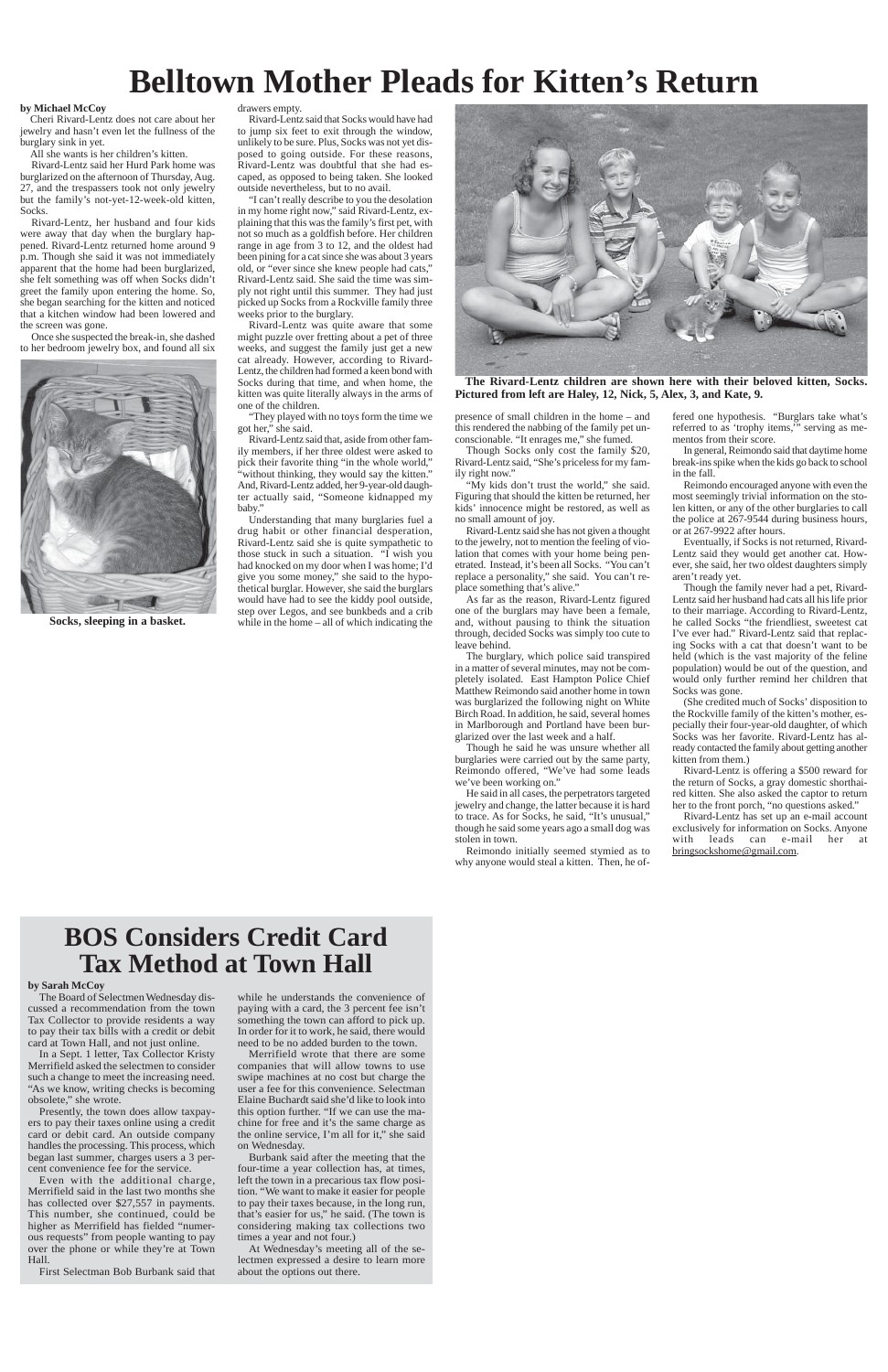# **A Year in the Life of Marlborough Arts Center**

#### **by Rachel Chemerynski**

Walking into the spacious building, the afternoon sun shined brightly through the many windows onto the wooden floors, as various sculptures and paintings hung perfectly among white walls.

For those who don't know of this building, it's a shame; a hidden gem of an arts center that sits at 231 North Main St. in Marlborough.

It's hard to believe that it's already been nearly two years since the Marlborough Arts Center opened, when volunteers transformed the old building, that was once a town social hall for dances and gigs, into a beautiful art gallery.

However, Marlborough Arts Center is not just a typical art gallery as many may assume. President Donna Ulloa said that the center takes pride in the fact that they recognize both fine arts and performing arts, such as dancing and singing.

In the past two years, they have made great progress, offering a variety of classes, exhibits and entertainment at the art center, from pottery and jewelry-making classes, to various art showings and a holiday concert series.

"There's definitely something here for ev-

erybody," Ulloa said of the broad range of classes offered at the art center. "You can either create something from scratch or use the instructor's help to enhance your work."

> "I guess you could say we're just a bunch of dedicated, altruistic people who support the arts with all our hearts," Ulloa said with a grin.

One particularly popular class offered during the season is chef Diane Sandler's cooking classes, which will start up again this September.

Ulloa said the cooking classes, featuring Chinese, Italian, Mexican and other cuisines, attract a variety of people, from older women to younger men who may aspire to become chefs.

During the class, Sandler gives the participants a glass of wine, and then teaches the class how to cook a four-course meal, serving it up to the attendees at the end.

"It's wonderful!" Ulloa said and, bursting into a laugh, added, "It's like watching one of those food shows on TV!"

The arts center goes beyond the norm. Just this summer, for instance, the art center featured a segment called "Dancing with the Arts," with students and professionals, which showcased everything from tap dancing to hula.

This past year, the arts center held an An-

tique Doll and Dollhouse Exhibit as well, where parents, grandparents and children gathered with their dolls for a fun afternoon of food, drinks and even a puppet show. At the end, they also raffled off an American Girl Doll, which Ulloa said the children loved.

Ulloa stresses that Marlborough Arts Center is not only unique in the events it puts on, but also that it is a regional nonprofit charitable organization, made up of solely volunteers.

The volunteers dedicate their time helping out with events, donating their time, knowledge and energy to arranging events, exhibits and fundraising events, such as the annual Festival of Wreaths holiday series.

Ulloa said that while it may be a lot of work at times, the volunteers come out because of their strong passion to help. "Why?" Ulloa said. "Because they love it and believe in the building and what we do here!"

The members of the arts center also believe

in supporting the local community. They are currently teaming with former Marlborough resident and film major Sean Hanley to help support him in producing his documentary on the town.

 $8/21$  — Theresa M. Davito, 46, of 59 Freestone Ave., Portland, was arrested for operating under the influence of alcohol, police said.

Hanley's film, entitled *Hindsight*, will be about his experience growing up in Marlborough, and will document life in the town over the course of a year.

Marlborough Arts Center is always looking for more volunteers and new members, who pay a \$25 individual fee and receive discounts on classes and tickets, access to members-only events and other perks.

"It's almost like we get to a certain age and realize it's time to give back," Ulloa said of the many members and volunteers.

"You don't know what you have in your town until you see it," Ulloa added. "It's been a pleasure for me to meet all of these interesting people."

*Rachel Chemerynski is a Marlborough resident and recent graduate of James Madison University.*

### **ColchesterPolice News**

8/24: Taylor Suroviak, 21, of 188 Old Hebron Rd., was charged with possession of less than four ounces of marijuana, State Police said.

8/24: Reid Waller, 21, of 117 Lebanon Ave., Apt. 1, was charged with possession of less than four ounces of marijuana, State Police said.

8/25: Barbara Greco, 39, of 47 McDonald Rd., was charged with DUI and operation of a motor vehicle when license is suspended, State Police said.

8/25: Shannon Brown, 35, of 374 Beaumont Highway, Lebanon, turned himself in on an arrest warrant for third degree assault and disorderly conduct, State Police said.

8/25: Cody Eifler, 18, of 534 Norwich Ave., was charged with DUI and unsafe movement, State Police said.

8/27: Justin Mikan, 26, of 288 Lake Hayward Rd., was charged with possession of heroin and possession of drug paraphernalia, State Police said.

8/31: Robert Eldridge, 45, of 232 Norwich Ave. Apt. 3, was charged with breach of peace and interfering with an officer, State Police said.

## **Portland Police News**

8/30 — Steven Vezina, 28, of 5 S Wangonk Trail, East Hampton, was charged with DUI and operating a motor vehicle under license suspension, Portland Police said.

### **Andover Police News**

8/7- Joao Cordiero Jr., 34, of 5 Tremont St., Newington, was charged with risk of injury to a minor, third-degree assault, threatening, firstdegree reckless endangerment and disorderly conduct, State Police said.

### **Marlborough Police News**

8/25: Andrew Busey, 21, of 45 Pepperbush Dr., Amston, was charged with sixth-degree larceny, State Police said.

### **East Hampton Police News**

8/13 — Alyssa Solak, 19, of 374 Hebron Ave., Glastonbury, and David Baribault, 49, of 33 High Point Dr., were involved in a two-vehicle accident on High Point Drive, East Hampton Police said. Solak was arrested for evading responsibility, operating an unregistered motor vehicle and operating a vehicle without a license.

8/14 — Michelle Poulin, 19, of 280 House St., Glastonbury, was arrested for evading responsibility and operating an unregistered motor vehicle, police said.

8/16 — Thomas Bezilla, 43, of 23 Seminole Tr., was issued a ticket for damage to property by intentional/reckless release of domestic animal, police said.

8/19 — Erika R. Bell, 44, of 478 Moodus Rd., was issued a ticket for traveling too fast, police said.

8/21 — Joseph J. Pistilli, 51, of 19 Sunset Dr., was arrested for operating under suspension, police said.

8/21 — Jean Vanbourondien, 22, of 6A Lakeview St., and Kayla Barnett, 21, of 2 Peace Ct., New Britain, were both arrested for drug paraphernalia and possession of drugs, police said.

8/23 — Troy T. McIntosh, 27, of 83 Middletown Ave., was arrested pursuant to two warrants for second-degree failure to appear, police said. The original charges were operating under the influence of alcohol, two counts of violation of probation, possession of controlled substance and use of drug parapherna-

lia, police said.

8/24 — Carey Hurlburt, 46, of 45 Daniel St., was issued a ticket for failure to obey a stop sign, police said.

8/24 — Daniel H. Cook, 45, of 16 East High St., was arrested pursuant to a court-ordered warrant for failure to respond to an infraction, police said.

8/25 — Jennifer A. Stiano, 37, of 319 New Britain Rd., Kensington, and a 17-year-old female juvenile were issued tickets for operating a motor vehicle while using a cell phone, police s